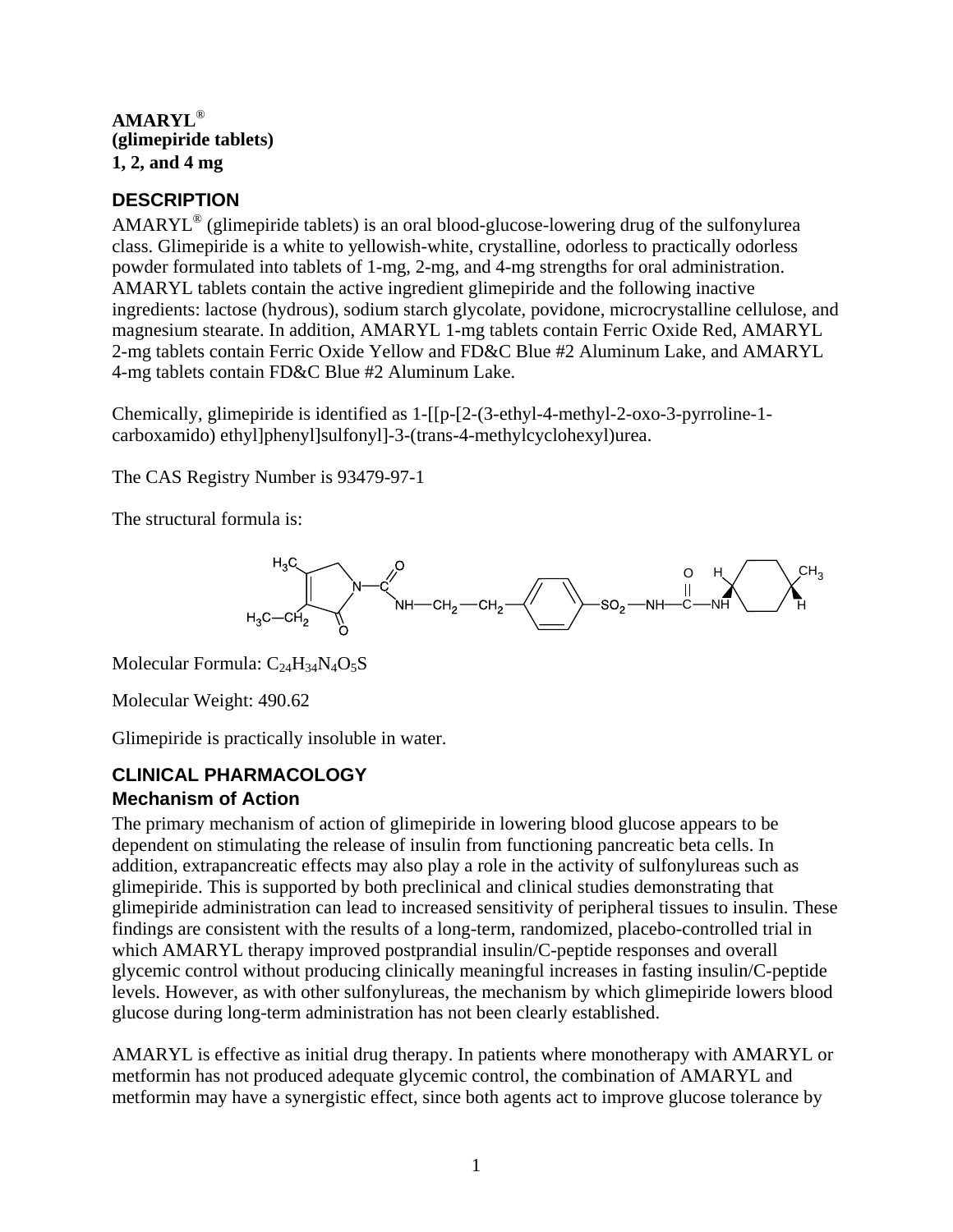different primary mechanisms of action. This complementary effect has been observed with metformin and other sulfonylureas, in multiple studies.

# **Pharmacodynamics**

A mild glucose-lowering effect first appeared following single oral doses as low as 0.5-0.6 mg in healthy subjects. The time required to reach the maximum effect (i.e., minimum blood glucose level  $[T_{min}]$ ) was about 2 to 3 hours. In noninsulin-dependent (Type 2) diabetes mellitus (NIDDM) patients, both fasting and 2-hour postprandial glucose levels were significantly lower with glimepiride  $(1, 2, 4, \text{ and } 8 \text{ mg once daily})$  than with placebo after 14 days of oral dosing. The glucose-lowering effect in all active treatment groups was maintained over 24 hours.

In larger dose-ranging studies, blood glucose and  $HbA_{1c}$  were found to respond in a dosedependent manner over the range of 1 to 4 mg/day of AMARYL. Some patients, particularly those with higher fasting plasma glucose (FPG) levels, may benefit from doses of AMARYL up to 8 mg once daily. No difference in response was found when AMARYL was administered once or twice daily.

In two 14-week, placebo-controlled studies in 720 subjects, the average net reduction in  $HbA_{1c}$ for AMARYL (glimepiride tablets) patients treated with 8 mg once daily was 2.0% in absolute units compared with placebo-treated patients. In a long-term, randomized, placebo-controlled study of Type 2 diabetic patients unresponsive to dietary management, AMARYL therapy improved postprandial insulin/C-peptide responses, and 75% of patients achieved and maintained control of blood glucose and  $HbA_{1c}$ . Efficacy results were not affected by age, gender, weight, or race.

In long-term extension trials with previously-treated patients, no meaningful deterioration in mean fasting blood glucose (FBG) or  $HbA_{1c}$  levels was seen after 2 1/2 years of AMARYL therapy.

Combination therapy with AMARYL and insulin (70% NPH/30% regular) was compared to placebo/insulin in secondary failure patients whose body weight was >130% of their ideal body weight. Initially, 5-10 units of insulin were administered with the main evening meal and titrated upward weekly to achieve predefined FPG values. Both groups in this double-blind study achieved similar reductions in FPG levels but the AMARYL/insulin therapy group used approximately 38% less insulin.

AMARYL therapy is effective in controlling blood glucose without deleterious changes in the plasma lipoprotein profiles of patients treated for Type 2 diabetes.

# **Pharmacokinetics**

Absorption. After oral administration, glimepiride is completely (100%) absorbed from the GI tract. Studies with single oral doses in normal subjects and with multiple oral doses in patients with Type 2 diabetes have shown significant absorption of glimepiride within 1 hour after administration and peak drug levels  $(C_{max})$  at 2 to 3 hours. When glimepiride was given with meals, the mean  $T_{\text{max}}$  (time to reach  $C_{\text{max}}$ ) was slightly increased (12%) and the mean  $C_{\text{max}}$  and AUC (area under the curve) were slightly decreased (8% and 9%, respectively).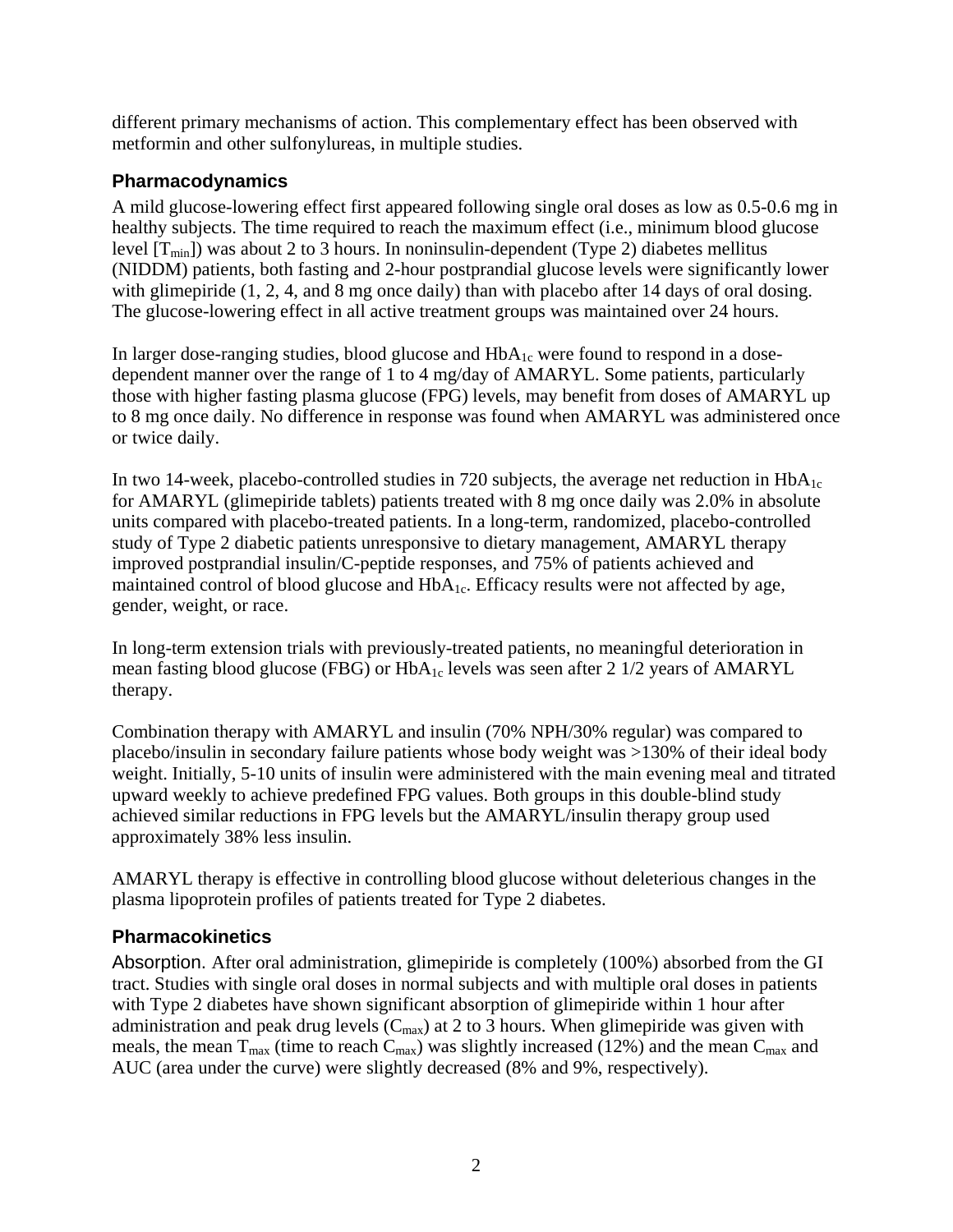Distribution. After intravenous (IV) dosing in normal subjects, the volume of distribution (Vd) was 8.8 L (113 mL/kg), and the total body clearance (CL) was 47.8 mL/min. Protein binding was greater than 99.5%.

Metabolism. Glimepiride is completely metabolized by oxidative biotransformation after either an IV or oral dose. The major metabolites are the cyclohexyl hydroxy methyl derivative (M1) and the carboxyl derivative (M2). Cytochrome P450 2C9 has been shown to be involved in the biotransformation of glimepiride to M1. M1 is further metabolized to M2 by one or several cytosolic enzymes. M1, but not M2, possesses about 1/3 of the pharmacological activity as compared to its parent in an animal model; however, whether the glucose-lowering effect of M1 is clinically meaningful is not clear.

Excretion. When  ${}^{14}C$ -glimepiride was given orally, approximately 60% of the total radioactivity was recovered in the urine in 7 days and M1 (predominant) and M2 accounted for 80-90% of that recovered in the urine. Approximately 40% of the total radioactivity was recovered in feces and M1 and M2 (predominant) accounted for about 70% of that recovered in feces. No parent drug was recovered from urine or feces. After IV dosing in patients, no significant biliary excretion of glimepiride or its M1 metabolite has been observed.

Pharmacokinetic Parameters. The pharmacokinetic parameters of glimepiride obtained from a single-dose, crossover, dose-proportionality (1, 2, 4, and 8 mg) study in normal subjects and from a single- and multiple-dose, parallel, dose-proportionality (4 and 8 mg) study in patients with Type 2 diabetes are summarized below:

|                          | <b>Volunteers</b>            | <b>Patients with Type 2 diabetes</b> |                                         |  |
|--------------------------|------------------------------|--------------------------------------|-----------------------------------------|--|
|                          | Single Dose<br>$Mean \pm SD$ | Single Dose (Day 1)<br>$Mean \pm SD$ | Multiple Dose (Day 10)<br>$Mean \pm SD$ |  |
| $C_{\text{max}}$ (ng/mL) |                              |                                      |                                         |  |
| $1 \text{ mg}$           | $103 \pm 34$ (12)            |                                      |                                         |  |
| $2 \text{ mg}$           | $177 \pm 44$ (12)            |                                      |                                         |  |
| $4 \text{ mg}$           | $308 \pm 69$ (12)            | $352 \pm 222$ (12)                   | $309 \pm 134(12)$                       |  |
| $8 \text{ mg}$           | $551 \pm 152$ (12)           | $591 \pm 232(14)$                    | $578 \pm 265(11)$                       |  |
| $T_{\text{max}}$ (h)     | $2.4 \pm 0.8$ (48)           | $2.5 \pm 1.2$ (26)                   | $2.8 \pm 2.2$ (23)                      |  |
| $CL/f$ (mL/min)          | $52.1 \pm 16.0$ (48)         | $48.5 \pm 29.3$ (26)                 | $52.7 \pm 40.3$ (23)                    |  |
| V d/f(L)                 | $21.8 \pm 13.9$ (48)         | $19.8 \pm 12.7$ (26)                 | $37.1 \pm 18.2$ (23)                    |  |
| $T_{1/2}$ (h)            | $5.3 \pm 4.1(48)$            | $5.0 \pm 2.5$ (26)                   | $9.2 \pm 3.6$ (23)                      |  |

 $() = No. of subjects$ 

CL/f=Total body clearance after oral dosing

Vd/f=Volume of distribution calculated after oral dosing

These data indicate that glimepiride did not accumulate in serum, and the pharmacokinetics of glimepiride were not different in healthy volunteers and in Type 2 diabetic patients. Oral clearance of glimepiride did not change over the 1-8-mg dose range, indicating linear pharmacokinetics.

Variability. In normal healthy volunteers, the intra-individual variabilities of  $C_{\text{max}}$ , AUC, and CL/f for glimepiride were 23%, 17%, and 15%, respectively, and the inter-individual variabilities were 25%, 29%, and 24%, respectively.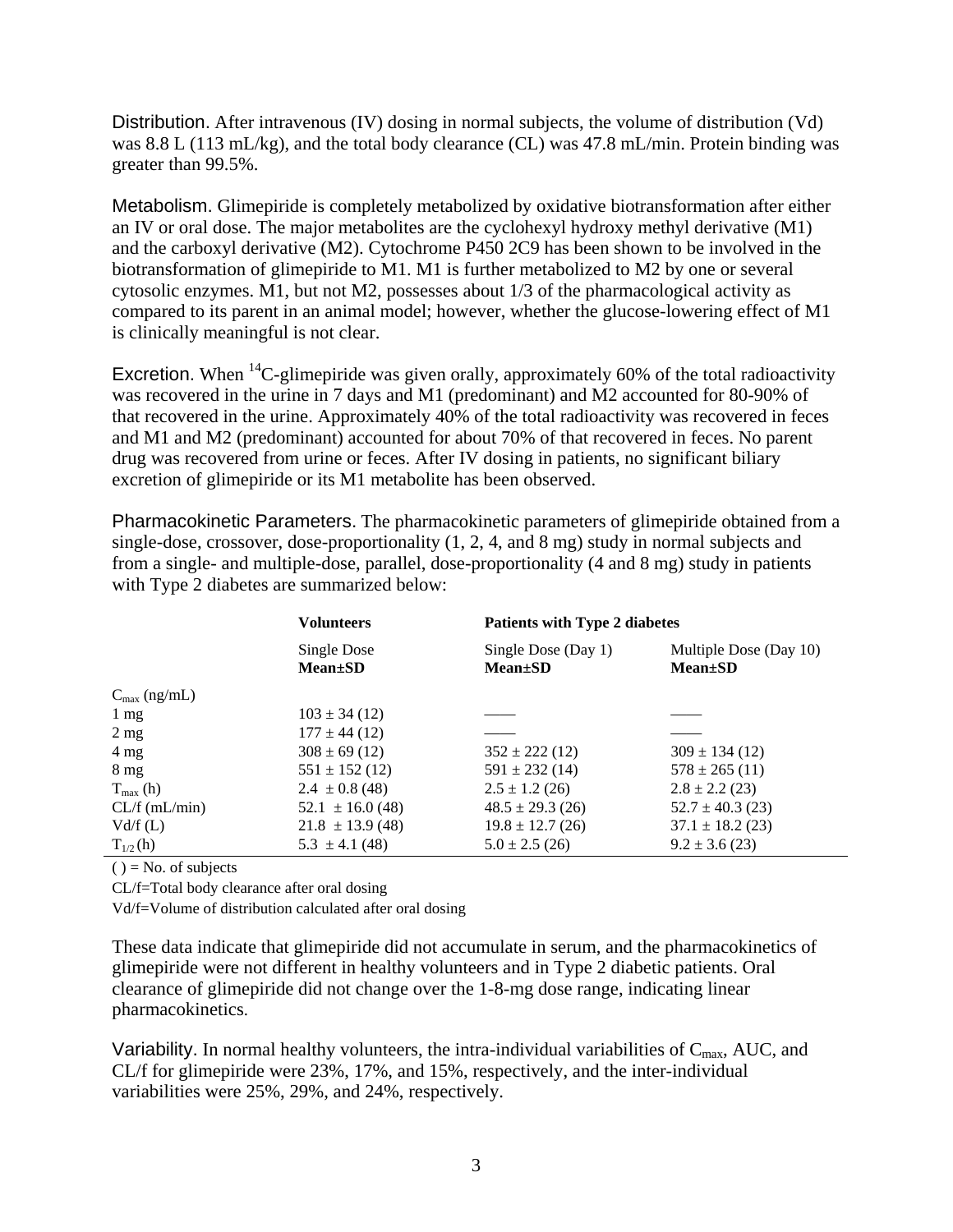# <span id="page-3-0"></span>**Special Populations**

Geriatric. Comparison of glimepiride pharmacokinetics in Type 2 diabetic patients ≤65 years and those >65 years was performed in a study using a dosing regimen of 6 mg daily. There were no significant differences in glimepiride pharmacokinetics between the two age groups. The mean AUC at steady state for the older patients was about 13% lower than that for the younger patients; the mean weight-adjusted clearance for the older patients was about 11% higher than that for the younger patients.

Pediatric. The pharmacokinetics of glimepiride (1 mg) were evaluated in a single dose study conducted in 30 Type 2 diabetic patients (Male = 7; Female = 23) between ages 10 and 17 years. The mean AUC<sub>(0-last)</sub>(338.8±203.1 ng•hr/mL), C<sub>max</sub> (102.4±47.7 ng/mL) and T<sub>1/2</sub>(3.1±1.7 hours) were comparable to those previously reported in adults  $(AUC_{\text{on-1}}315.2\pm 95.9 \text{ ng} \cdot \text{hr/mL}, C_{\text{max}}$ 103.2 $\pm$ 34.3 ng/mL and T<sub>1/2</sub> 5.3 $\pm$ 4.1 hours).

Gender. There were no differences between males and females in the pharmacokinetics of glimepiride when adjustment was made for differences in body weight.

Race. No pharmacokinetic studies to assess the effects of race have been performed, but in placebo-controlled studies of AMARYL (glimepiride tablets) in patients with Type 2 diabetes, the antihyperglycemic effect was comparable in whites ( $n = 536$ ), blacks ( $n = 63$ ), and Hispanics  $(n = 63)$ .

Renal Insufficiency. A single-dose, open-label study was conducted in 15 patients with renal impairment. AMARYL (3 mg) was administered to 3 groups of patients with different levels of mean creatinine clearance (CLcr); (Group I, CLcr = 77.7 mL/min,  $n = 5$ ), (Group II, CLcr = 27.7 mL/min,  $n = 3$ ), and (Group III, CLcr = 9.4 mL/min,  $n = 7$ ). AMARYL was found to be well tolerated in all 3 groups. The results showed that glimepiride serum levels decreased as renal function decreased. However, M1 and M2 serum levels (mean AUC values) increased 2.3 and 8.6 times from Group I to Group III. The apparent terminal half-life  $(T_{1/2})$  for glimepiride did not change, while the half-lives for M1 and M2 increased as renal function decreased. Mean urinary excretion of M1 plus M2 as percent of dose, however, decreased (44.4%, 21.9%, and 9.3% for Groups I to III).

A multiple-dose titration study was also conducted in 16 Type 2 diabetic patients with renal impairment using doses ranging from 1-8 mg daily for 3 months. The results were consistent with those observed after single doses. All patients with a CLcr less than 22 mL/min had adequate control of their glucose levels with a dosage regimen of only 1 mg daily. The results from this study suggested that a starting dose of 1 mg AMARYL may be given to Type 2 diabetic patients with kidney disease, and the dose may be titrated based on fasting blood glucose levels.

Hepatic Insufficiency**.** No studies were performed in patients with hepatic insufficiency.

Other Populations. There were no important differences in glimepiride metabolism in subjects identified as phenotypically different drug-metabolizers by their metabolism of sparteine. The pharmacokinetics of glimepiride in morbidly obese patients were similar to those in the normal weight group, except for a lower  $C_{\text{max}}$  and AUC. However, since neither  $C_{\text{max}}$  nor AUC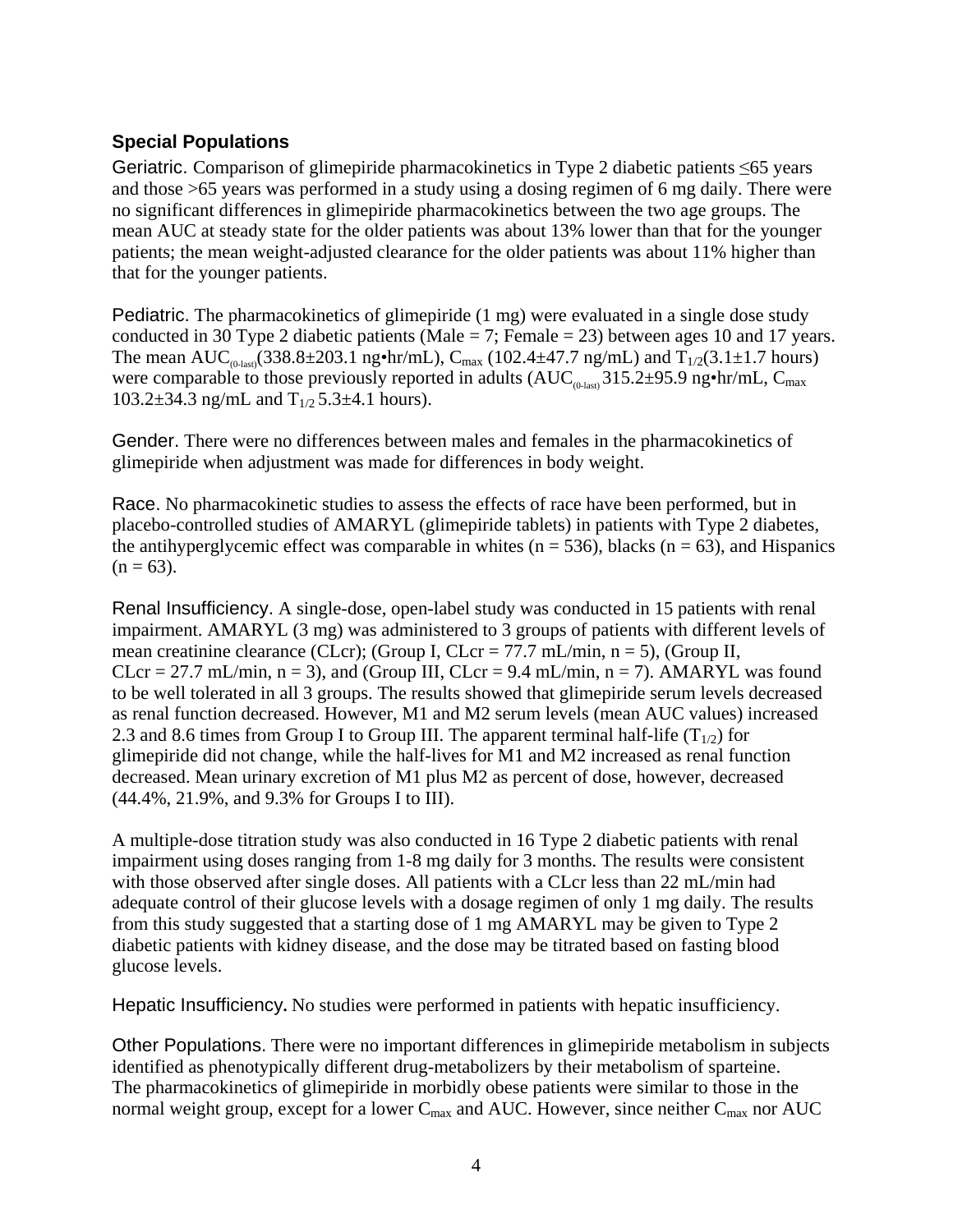<span id="page-4-0"></span>values were normalized for body surface area, the lower values of  $C_{\text{max}}$  and AUC for the obese patients were likely the result of their excess weight and not due to a difference in the kinetics of glimepiride.

Drug Interactions. The hypoglycemic action of sulfonylureas may be potentiated by certain drugs, including nonsteroidal anti-inflammatory drugs, clarithromycin, disopyramide, fluoxetine, and quinolones and other drugs that are highly protein bound, such as salicylates, sulfonamides, chloramphenicol, coumarins, probenecid, monoamine oxidase inhibitors, and beta adrenergic blocking agents. When these drugs are administered to a patient receiving AMARYL, the patient should be observed closely for hypoglycemia. When these drugs are withdrawn from a patient receiving AMARYL, the patient should be observed closely for loss of glycemic control.

A potential interaction between oral miconazole and oral hypoglycemic agents leading to severe hypoglycemia has been reported. Whether this interaction also occurs with the intravenous, topical, or vaginal preparations of miconazole is not known.

Certain drugs tend to produce hyperglycemia and may lead to loss of control. These drugs include the thiazides and other diuretics, corticosteroids, phenothiazines, thyroid products, estrogens, oral contraceptives, phenytoin, nicotinic acid, sympathomimetics, and isoniazid. When these drugs are administered to a patient receiving AMARYL, the patient should be closely observed for loss of control. When these drugs are withdrawn from a patient receiving AMARYL, the patient should be observed closely for hypoglycemia.

Coadministration of aspirin (1 g tid) and AMARYL led to a 34% decrease in the mean glimepiride AUC and, therefore, a 34% increase in the mean CL/f. The mean  $C_{\text{max}}$  had a decrease of 4%. Blood glucose and serum C-peptide concentrations were unaffected and no hypoglycemic symptoms were reported. Pooled data from clinical trials showed no evidence of clinically significant adverse interactions with uncontrolled concurrent administration of aspirin and other salicylates.

Coadministration of either cimetidine (800 mg once daily) or ranitidine (150 mg bid) with a single 4-mg oral dose of AMARYL did not significantly alter the absorption and disposition of glimepiride, and no differences were seen in hypoglycemic symptomatology. Pooled data from clinical trials showed no evidence of clinically significant adverse interactions with uncontrolled concurrent administration of H2-receptor antagonists.

and patients should be warned about the potential for hypoglycemia. Concomitant administration of propranolol (40 mg tid) and AMARYL significantly increased  $C_{\text{max}}$ , AUC, and  $T_{1/2}$  of glimepiride by 23%, 22%, and 15%, respectively, and it decreased CL/f by 18%. The recovery of M1 and M2 from urine, however, did not change. The pharmacodynamic responses to glimepiride were nearly identical in normal subjects receiving propranolol and placebo. Pooled data from clinical trials in patients with Type 2 diabetes showed no evidence of clinically significant adverse interactions with uncontrolled concurrent administration of beta-blockers. However, if beta-blockers are used, caution should be exercised

Concomitant administration of AMARYL (glimepiride tablets) (4 mg once daily) did not alter the pharmacokinetic characteristics of R- and S-warfarin enantiomers following administration of a single dose (25 mg) of racemic warfarin to healthy subjects. No changes were observed in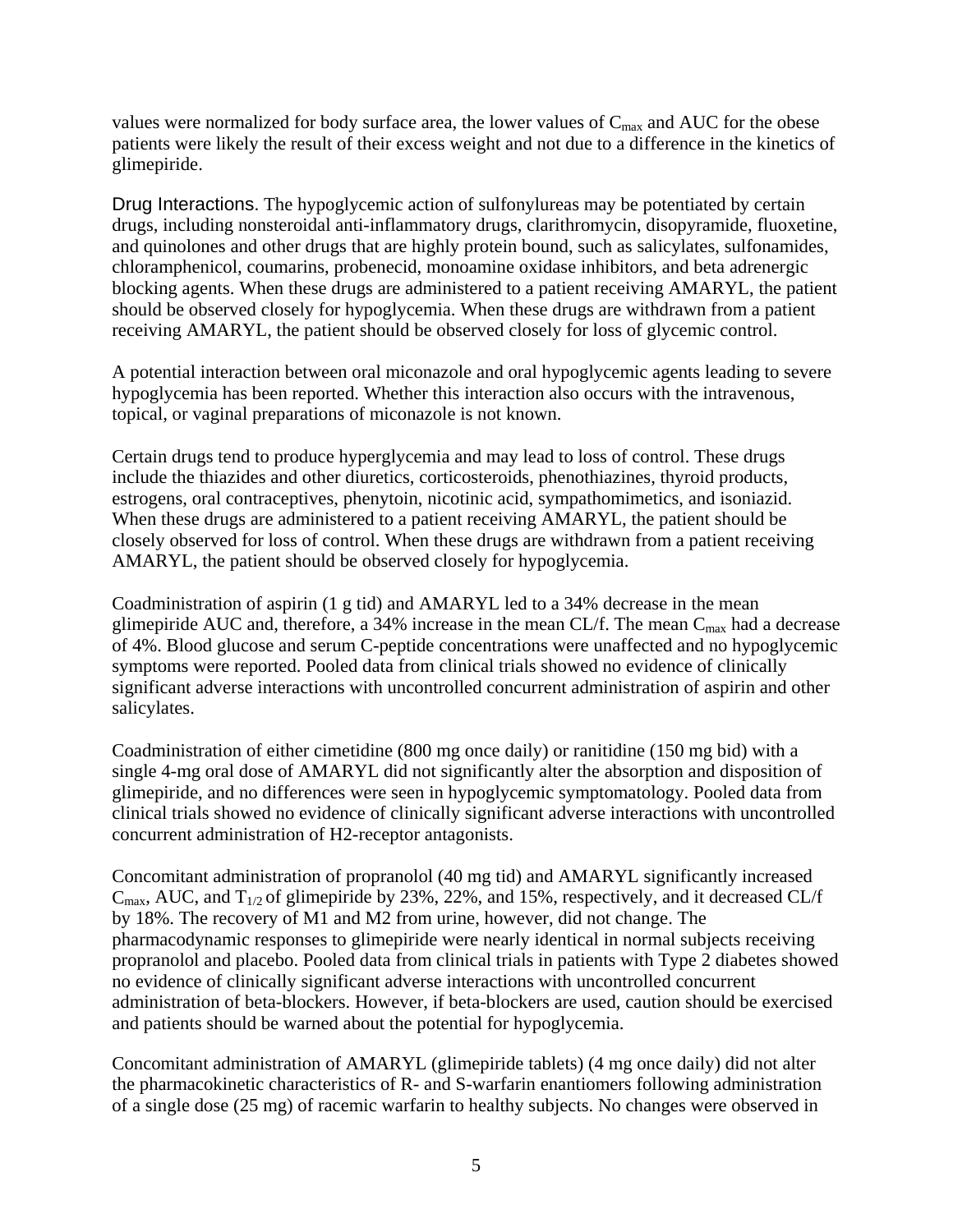<span id="page-5-0"></span>warfarin plasma protein binding. AMARYL treatment did result in a slight, but statistically significant, decrease in the pharmacodynamic response to warfarin. The reductions in mean area under the prothrombin time (PT) curve and maximum PT values during AMARYL treatment were very small (3.3% and 9.9%, respectively) and are unlikely to be clinically important.

The responses of serum glucose, insulin, C-peptide, and plasma glucagon to 2 mg AMARYL were unaffected by coadministration of ramipril (an ACE inhibitor) 5 mg once daily in normal subjects. No hypoglycemic symptoms were reported. Pooled data from clinical trials in patients with Type 2 diabetes showed no evidence of clinically significant adverse interactions with uncontrolled concurrent administration of ACE inhibitors.

There is a potential interaction of glimepiride with inhibitors (e.g. fluconazole) and inducers (e.g. rifampicin) of cytochrome P450 2C9.

Although no specific interaction studies were performed, pooled data from clinical trials showed no evidence of clinically significant adverse interactions with uncontrolled concurrent administration of calcium-channel blockers, estrogens, fibrates, NSAIDS, HMG CoA reductase inhibitors, sulfonamides, or thyroid hormone.

# **INDICATIONS AND USAGE**

AMARYL is indicated as an adjunct to diet and exercise to improve glycemic control in adults with type 2 diabetes mellitus (See [DOSAGE AND ADMINISTRATION](#page-11-0) section).

# **CONTRAINDICATIONS**

AMARYL is contraindicated in patients with

- 1. Known hypersensitivity to the drug.
- 2. Diabetic ketoacidosis, with or without coma. This condition should be treated with insulin.

# **WARNINGS**

# **SPECIAL WARNING ON INCREASED RISK OF CARDIOVASCULAR MORTALITY**

**The administration of oral hypoglycemic drugs has been reported to be associated with increased cardiovascular mortality as compared to treatment with diet alone or diet plus insulin. This warning is based on the study conducted by the University Group Diabetes Program (UGDP), a long-term, prospective clinical trial designed to evaluate the effectiveness of glucose-lowering drugs in preventing or delaying vascular complications in patients with non-insulin-dependent diabetes. The study involved 823 patients who were randomly assigned to one of four treatment groups (Diabetes, 19 supp. 2: 747-830, 1970).** 

**UGDP reported that patients treated for 5 to 8 years with diet plus a fixed dose of tolbutamide (1.5 grams per day) had a rate of cardiovascular mortality approximately 2 1/2 times that of patients treated with diet alone. A significant increase in total mortality was not observed, but the use of tolbutamide was discontinued based on the increase in cardiovascular mortality, thus limiting the opportunity for the study to show an increase in overall mortality. Despite controversy regarding the interpretation of these results, the findings of the UGDP study provide an adequate basis for this warning. The patient should be informed of the potential risks and advantages of AMARYL (glimepiride tablets) and of alternative modes of therapy.**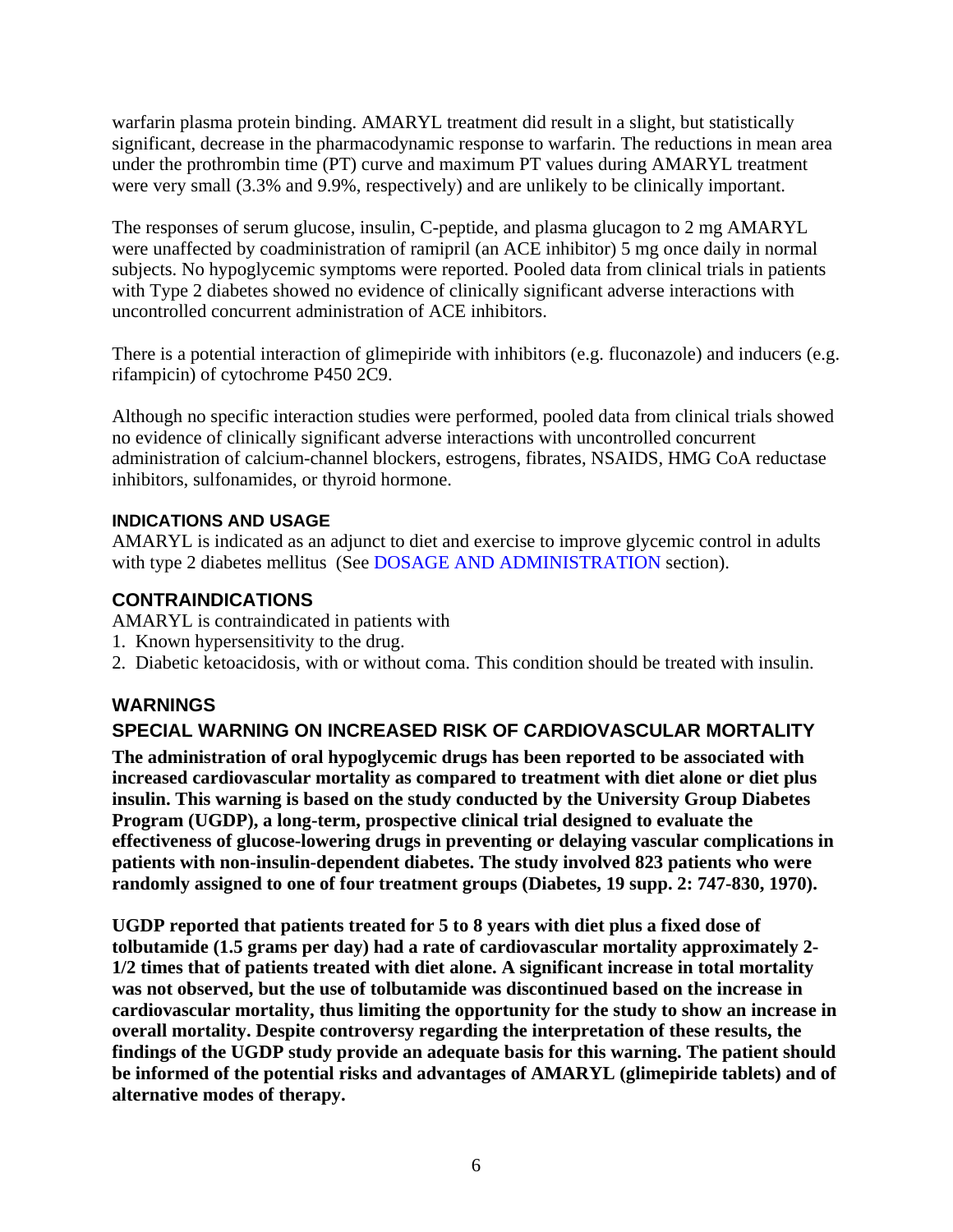<span id="page-6-0"></span>**Although only one drug in the sulfonylurea class (tolbutamide) was included in this study, it is prudent from a safety standpoint to consider that this warning may also apply to other oral hypoglycemic drugs in this class, in view of their close similarities in mode of action and chemical structure.** 

Persons allergic to other sulfonamide derivatives may develop an allergic reaction to glimepiride as well.

#### **PRECAUTIONS General**

Macrovascular Outcomes: There have been no clinical studies establishing conclusive evidence of macrovascular risk reduction with AMARYL or any other anti-diabetic drug.

Hypoglycemia: All sulfonylurea drugs are capable of producing severe hypoglycemia. Proper patient selection, dosage, and instructions are important to avoid hypoglycemic episodes. Patients with impaired renal function may be more sensitive to the glucose-lowering effect of AMARYL. A starting dose of 1 mg once daily followed by appropriate dose titration is recommended in those patients. Debilitated or malnourished patients, and those with adrenal, pituitary, or hepatic insufficiency are particularly susceptible to the hypoglycemic action of glucose-lowering drugs. Hypoglycemia may be difficult to recognize in patients with autonomic neuropathy, the elderly and in people who are taking beta-adrenergic blocking drugs or other sympatholytic agents. Hypoglycemia is more likely to occur when caloric intake is deficient, after severe or prolonged exercise, when alcohol is ingested, or when more than one glucoselowering drug is used. Combined use of glimepiride with insulin or metformin may increase the potential for hypoglycemia.

Loss of control of blood glucose: When a patient stabilized on any diabetic regimen is exposed to stress such as fever, trauma, infection, or surgery, a loss of control may occur. At such times, it may be necessary to add insulin in combination with AMARYL or even use insulin monotherapy. The effectiveness of any oral hypoglycemic drug, including AMARYL, in lowering blood glucose to a desired level decreases in many patients over a period of time, which may be due to progression of the severity of the diabetes or to diminished responsiveness to the drug. This phenomenon is known as secondary failure, to distinguish it from primary failure in which the drug is ineffective in an individual patient when first given. Should secondary failure occur with AMARYL or metformin monotherapy, combined therapy with AMARYL and metformin or AMARYL and insulin may result in a response. Should secondary failure occur with combined AMARYL/metformin therapy, it may be necessary to initiate insulin therapy.

Hemolytic anemia: Treatment of patients with glucose 6-phosphate dehydrogenase (G6PD) deficiency with sulfonylurea agents can lead to hemolytic anemia. Since AMARYL belongs to the class of sulfonylurea agents, caution should be used in patients with G6PD deficiency and a non-sulfonylurea alternative should be considered. In postmarketing reports, hemolytic anemia has been reported in patients who did not have known G6PD deficiency.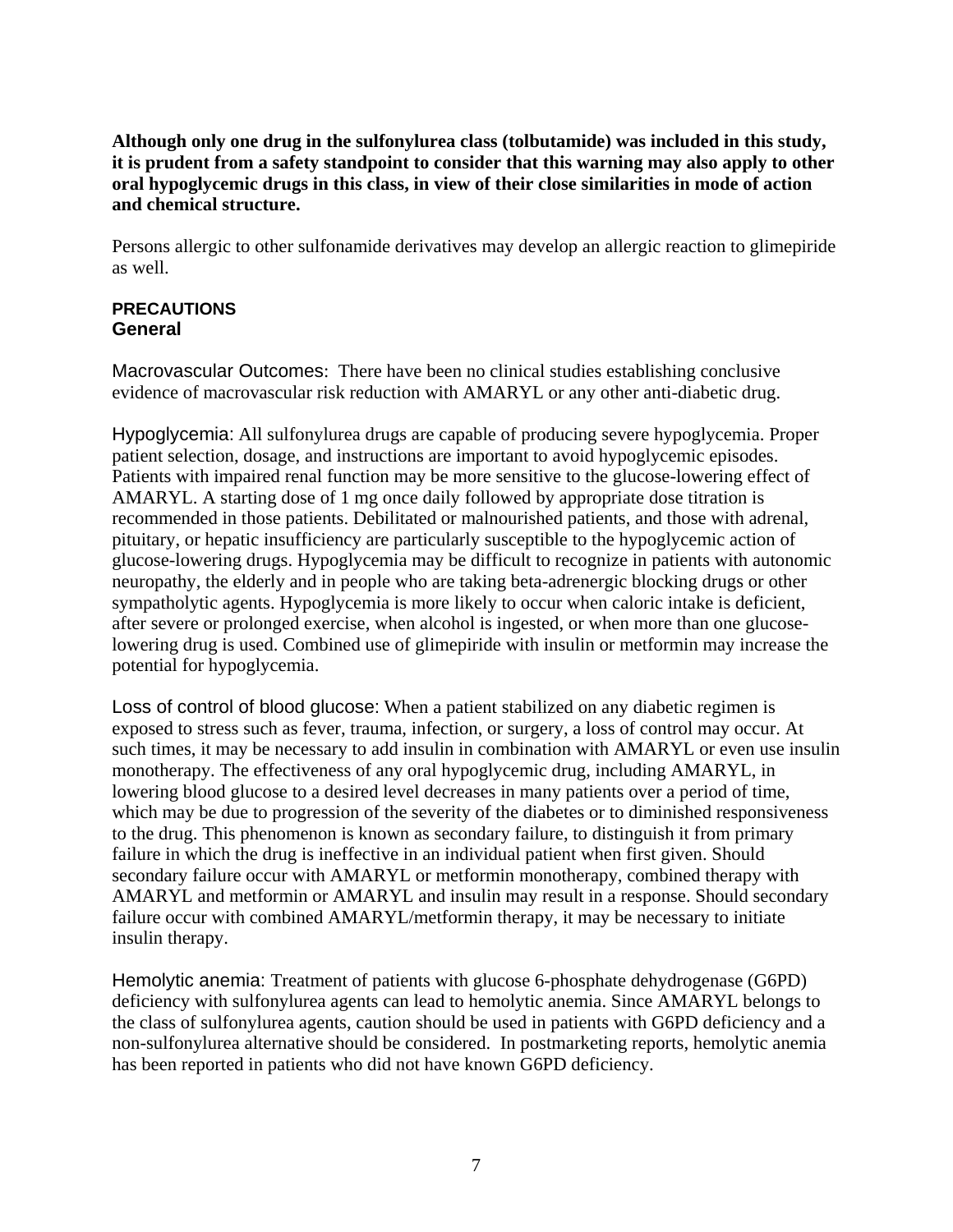#### **Information for Patients**

Patients should be informed of the potential risks and advantages of AMARYL and of alternative modes of therapy. They should also be informed about the importance of adherence to dietary instructions, of a regular exercise program, and of regular testing of blood glucose.

The risks of hypoglycemia, its symptoms and treatment, and conditions that predispose to its development should be explained to patients and responsible family members. The potential for primary and secondary failure should also be explained.

### **Laboratory Tests**

Fasting blood glucose should be monitored periodically to determine therapeutic response. Glycosylated hemoglobin should also be monitored, usually every 3 to 6 months, to more precisely assess long-term glycemic control.

### **Drug Interactions**

(See [CLINICAL PHARMACOLOGY, Drug Interactions\)](#page-4-0)

### **Carcinogenesis, Mutagenesis, and Impairment of Fertility**

Studies in rats at doses of up to 5000 ppm in complete feed (approximately 340 times the maximum recommended human dose, based on surface area) for 30 months showed no evidence of carcinogenesis. In mice, administration of glimepiride for 24 months resulted in an increase in benign pancreatic adenoma formation which was dose related and is thought to be the result of chronic pancreatic stimulation. The no-effect dose for adenoma formation in mice in this study was 320 ppm in complete feed, or 46-54 mg/kg body weight/day. This is about 35 times the maximum human recommended dose of 8 mg once daily based on surface area.

Glimepiride was non-mutagenic in a battery of *in vitro* and *in vivo* mutagenicity studies (Ames test, somatic cell mutation, chromosomal aberration, unscheduled DNA synthesis, mouse micronucleus test).

There was no effect of glimepiride on male mouse fertility in animals exposed up to 2500 mg/kg body weight (>1,700 times the maximum recommended human dose based on surface area). Glimepiride had no effect on the fertility of male and female rats administered up to 4000 mg/kg body weight (approximately 4,000 times the maximum recommended human dose based on surface area).

### **Pregnancy**

Teratogenic Effects. Pregnancy Category C. Glimepiride did not produce teratogenic effects in rats exposed orally up to 4000 mg/kg body weight (approximately 4,000 times the maximum recommended human dose based on surface area) or in rabbits exposed up to 32 mg/kg body weight (approximately 60 times the maximum recommended human dose based on surface area). Glimepiride has been shown to be associated with intrauterine fetal death in rats when given in doses as low as 50 times the human dose based on surface area and in rabbits when given in doses as low as 0.1 times the human dose based on surface area. This fetotoxicity, observed only at doses inducing maternal hypoglycemia, has been similarly noted with other sulfonylureas, and is believed to be directly related to the pharmacologic (hypoglycemic) action of glimepiride.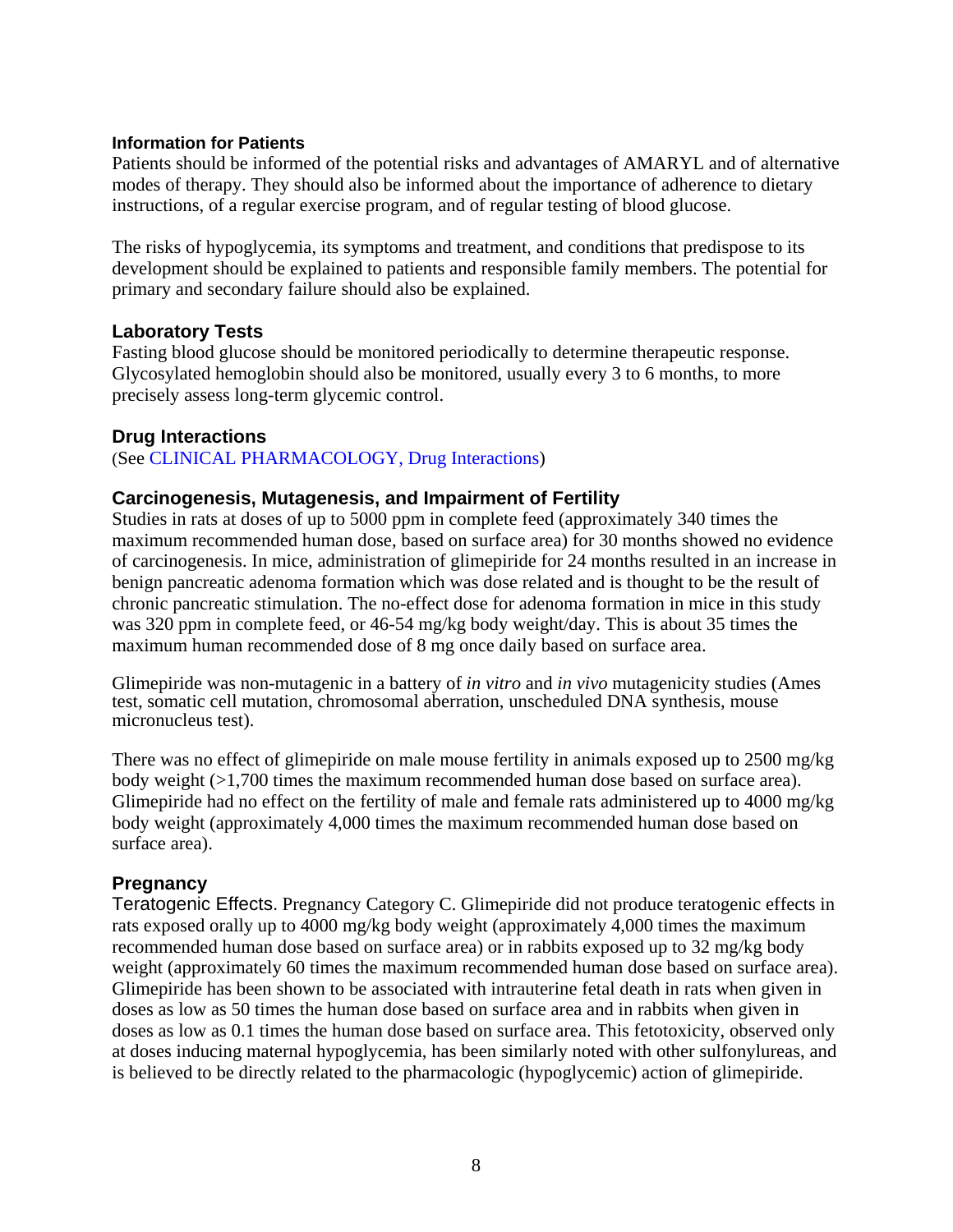There are no adequate and well-controlled studies in pregnant women. On the basis of results from animal studies, AMARYL (glimepiride tablets) should not be used during pregnancy. Because recent information suggests that abnormal blood glucose levels during pregnancy are associated with a higher incidence of congenital abnormalities, many experts recommend that insulin be used during pregnancy to maintain glucose levels as close to normal as possible.

Nonteratogenic Effects**.** In some studies in rats, offspring of dams exposed to high levels of glimepiride during pregnancy and lactation developed skeletal deformities consisting of shortening, thickening, and bending of the humerus during the postnatal period. Significant concentrations of glimepiride were observed in the serum and breast milk of the dams as well as in the serum of the pups. These skeletal deformations were determined to be the result of nursing from mothers exposed to glimepiride.

Prolonged severe hypoglycemia (4 to 10 days) has been reported in neonates born to mothers who were receiving a sulfonylurea drug at the time of delivery. This has been reported more frequently with the use of agents with prolonged half-lives. Patients who are planning a pregnancy should consult their physician, and it is recommended that they change over to insulin for the entire course of pregnancy and lactation.

# **Nursing Mothers**

In rat reproduction studies, significant concentrations of glimepiride were observed in the serum and breast milk of the dams, as well as in the serum of the pups. Although it is not known whether AMARYL is excreted in human milk, other sulfonylureas are excreted in human milk. Because the potential for hypoglycemia in nursing infants may exist, and because of the effects on nursing animals, AMARYL should be discontinued in nursing mothers. If AMARYL is discontinued, and if diet and exercise alone are inadequate for controlling blood glucose, insulin therapy should be considered. (See above Pregnancy, Nonteratogenic Effects.)

# **Pediatric Use**

The safety and efficacy of AMARYL were evaluated in an active-controlled, single-blind (patients only), 24-week trial involving 272 pediatric patients, ranging from 8 to 17 years of age, with Type 2 diabetes. AMARYL  $(n=135)$  was administered at 1mg initially, and then titrated up to 2, 4 or 8 mg (mean last dose 4 mg) until the therapeutic goal of self-monitored fasting blood glucose  $\langle 7.0 \text{ mmol/L } (\langle 126 \text{ mg/dl}) \rangle$  was achieved. The active comparator metformin (n=137) was administered at 500 mg twice daily initially and titrated up to 1000 mg twice daily (mean last dose 1365 mg).

|                                 | Naïve Patients* |               | Previously Treated Patients* |               |
|---------------------------------|-----------------|---------------|------------------------------|---------------|
| $HbA_{1c}$ (%)                  | Metformin       | <b>AMARYL</b> | Metformin                    | <b>AMARYL</b> |
|                                 | 69              | 72            | 57                           | 55            |
| Baseline (mean)                 | 8.2             | 8.3           | 9.0                          | 8.7           |
| Change from baseline (mean) $+$ | $-1.2$          | $-1.0$        | $-0.2$                       | 0.2           |
| Adjusted Treatment Difference** |                 | 0.2           |                              | 0.4           |
| $(95\% \text{ CI})$             |                 | $(-0.3; 0.7)$ |                              | $(-0.4; 1.2)$ |

\* - Intent-to-treat population (AMARYL, n=127; metformin, n=126)

 $+$  - Change from baseline means are least square means adjusting for baseline HbA<sub>1c</sub> and Tanner Stage

\*\* - Difference is AMARYL – metformin with positive differences favoring metformin 9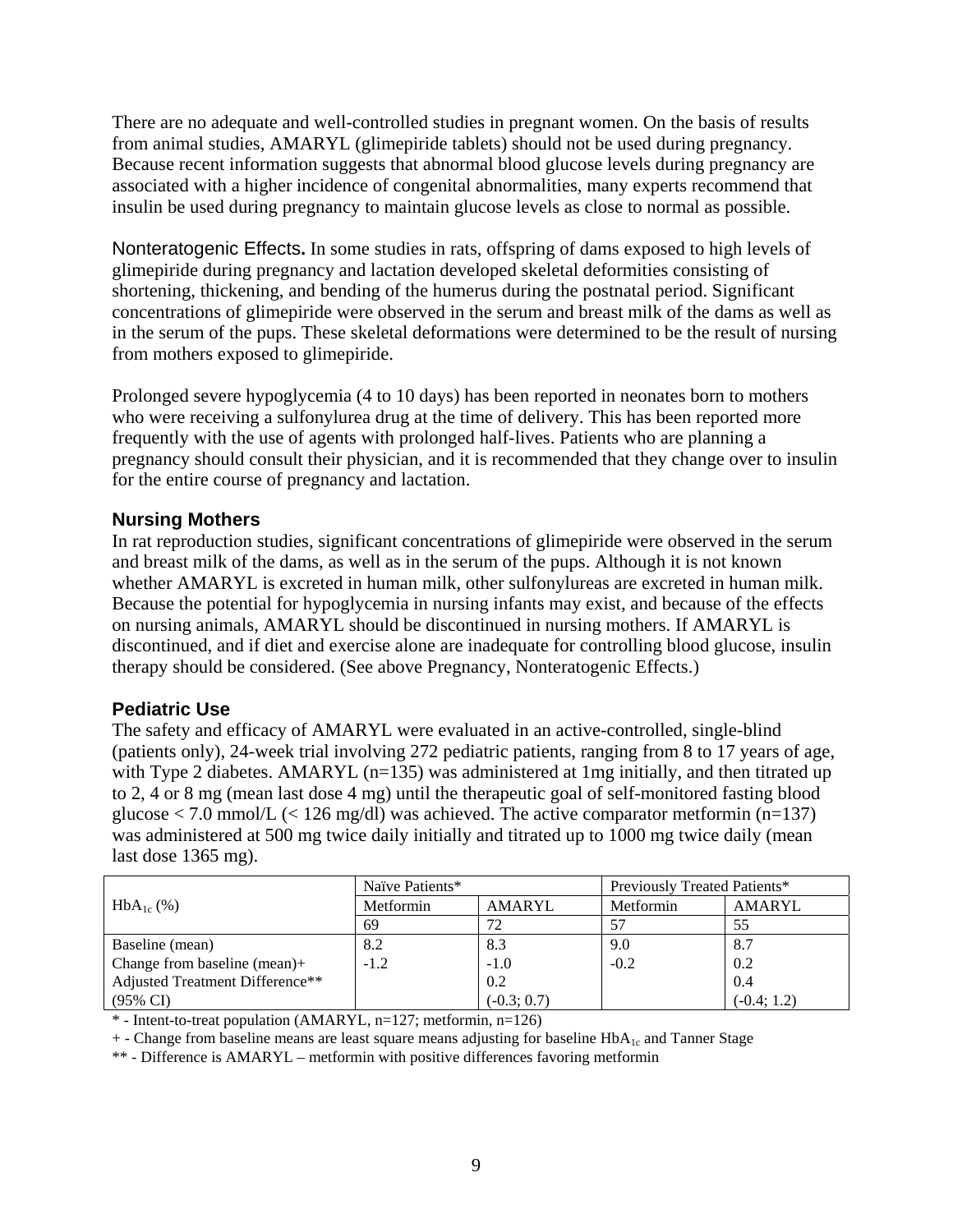The profile of adverse reactions in pediatric patients treated with AMARYL was similar to that observed in adults.

Hypoglycemic events, as documented by blood glucose values <36 mg/dL, were observed in 4% of patients treated with AMARYL and in 1% of patients treated with metformin.

| Weight (kg)                              | Metformin* | AMARYL*    |
|------------------------------------------|------------|------------|
| Baseline (mean)                          | 67.3       | 66.5       |
| Change from baseline (mean)+             | 0.7        | 2.0        |
| Adjusted Treatment Difference** (95% CI) |            | 1.3        |
|                                          |            | (0.3; 2.3) |

\* - Safety population with on-treatment evaluation for weight (AMARYL, n=129; metformin, n=126)

 $+$  - Change from baseline means are least square means adjusting for baseline HbA<sub>1c</sub> and Tanner Stage

\*\* - Difference is AMARYL – metformin with positive differences favoring metformin

### **Geriatric Use**

In US clinical studies of AMARYL, 608 of 1986 patients were 65 and over. No overall differences in safety or effectiveness were observed between these subjects and younger subjects, but greater sensitivity of some older individuals cannot be ruled out.

Comparison of glimepiride pharmacokinetics in Type 2 diabetic patients ≤65 years (n=49) and those >65 years (n=42) was performed in a study using a dosing regimen of 6 mg daily. There were no significant differences in glimepiride pharmacokinetics between the two age groups (see [CLINICAL PHARMACOLOGY, Special Populations, Geriatric\)](#page-3-0).

The drug is known to be substantially excreted by the kidney, and the risk of toxic reactions to this drug may be greater in patients with impaired renal function. Because elderly patients are more likely to have decreased renal function, care should be taken in dose selection, and it may be useful to monitor renal function.

Elderly patients are particularly susceptible to hypoglycemic action of glucose-lowering drugs. In elderly, debilitated, or malnourished patients, or in patients with renal and hepatic insufficiency, the initial dosing, dose increments, and maintenance dosage should be conservative based upon blood glucose levels prior to and after initiation of treatment to avoid hypoglycemic reactions. Hypoglycemia may be difficult to recognize in the elderly and in people who are taking beta-adrenergic blocking drugs or other sympatholytic agents (see CLINICAL [PHARMACOLOGY, Special Populations, Renal Insufficiency;](#page-3-0) [PRECAUTIONS, General](#page-6-0); and [DOSING AND ADMINISTRATION, Special Patient Population\)](#page-12-0).

# **ADVERSE REACTIONS**

### **Adult Patients**

The incidence of hypoglycemia with AMARYL, as documented by blood glucose values  $\leq 60$  mg/dL, ranged from 0.9-1.7% in two large, well-controlled, 1-year studies. (See [WARNINGS a](#page-5-0)nd [PRECAUTIONS.](#page-6-0))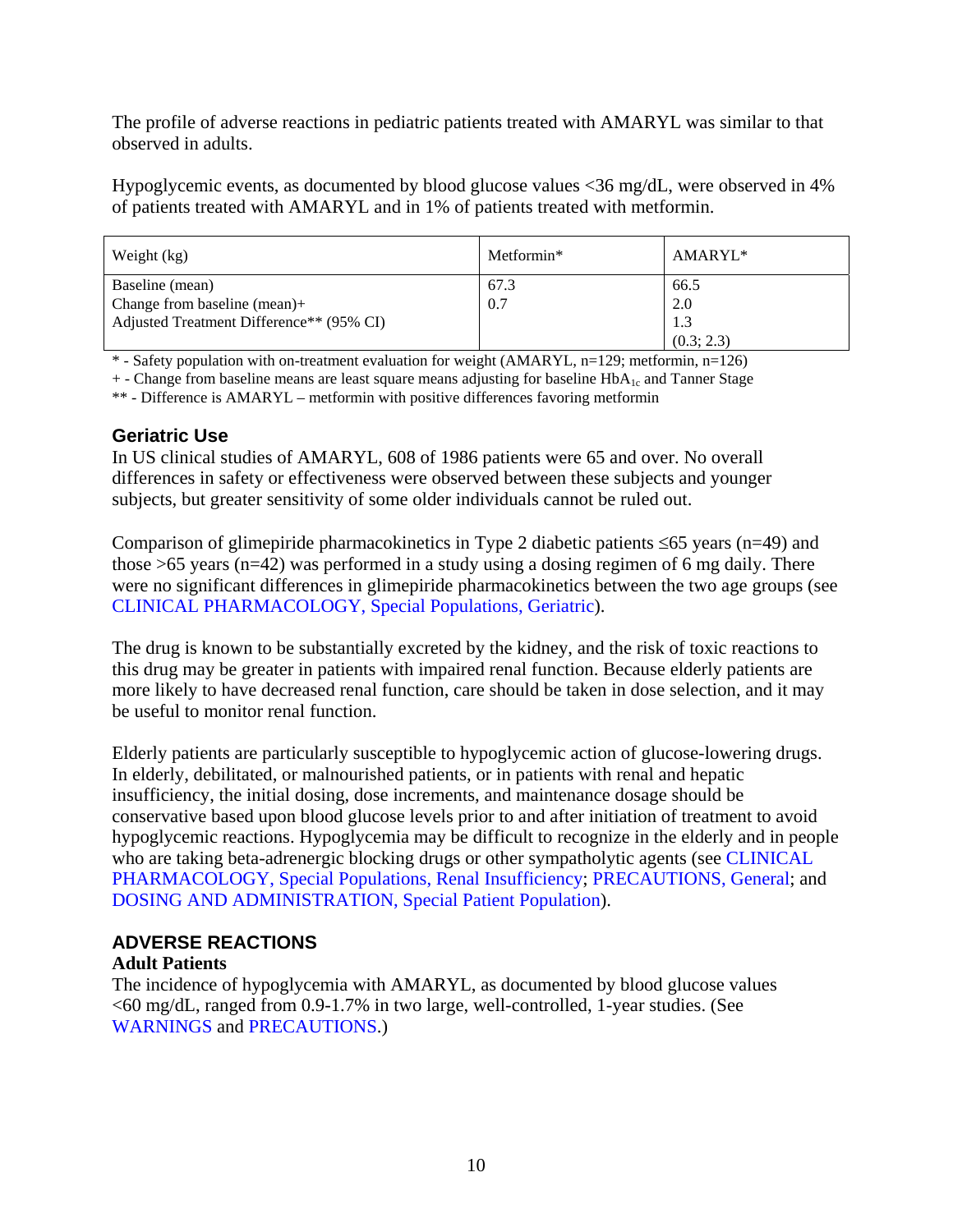AMARYL has been evaluated for safety in 2,013 patients in US controlled trials, and in 1,551 patients in foreign controlled trials. More than 1,650 of these patients were treated for at least 1 year.

Adverse events, other than hypoglycemia, considered to be possibly or probably related to study drug that occurred in US placebo-controlled trials in more than 1% of patients treated with AMARYL are shown below.

Adverse Events Occurring in >1% AMARYL Patients

|                      | <b>AMARYL</b> |               | <b>Placebo</b> |         |
|----------------------|---------------|---------------|----------------|---------|
|                      | <u>No.</u>    | $\frac{0}{0}$ | <u>No.</u>     | $\%$    |
| <b>Total Treated</b> | 746           | 100           | 294            | 100     |
| <b>Dizziness</b>     | 13            | 1.7           |                | 0.3     |
| Asthenia             | 12            | 1.6           | 3              | $1.0\,$ |
| Headache             | 11            | 1.5           | 4              | 1.4     |
| Nausea               | 8             | 1.1           | 0              | 0.0     |

# **Gastrointestinal Reactions**

Vomiting, gastrointestinal pain, and diarrhea have been reported, but the incidence in placebocontrolled trials was less than 1%. In rare cases, there may be an elevation of liver enzyme levels. In isolated instances, impairment of liver function (e.g. with cholestasis and jaundice), as well as hepatitis, which may also lead to liver failure have been reported with sulfonylureas, including AMARYL.

# **Dermatologic Reactions**

Allergic skin reactions, e.g., pruritus, erythema, urticaria, and morbilliform or maculopapular eruptions, occur in less than 1% of treated patients. These may be transient and may disappear despite continued use of AMARYL. If those hypersensitivity reactions persist or worsen (e.g., dyspnea, fall in blood pressure, shock), the drug should be discontinued.

Porphyria cutanea tarda, photosensitivity reactions, and allergic vasculitis have been reported with sulfonylureas, including AMARYL.

# **Hematologic Reactions**

Leukopenia, agranulocytosis, thrombocytopenia, hemolytic anemia, aplastic anemia, and pancytopenia have been reported with sulfonylureas, including AMARYL.

# **Metabolic Reactions**

Hepatic porphyria reactions and disulfiram-like reactions have been reported with sulfonylureas, including AMARYL. Cases of hyponatremia have been reported with glimepiride and all other sulfonylureas, most often in patients who are on other medications or have medical conditions known to cause hyponatremia or increase release of antidiuretic hormone. The syndrome of inappropriate antidiuretic hormone (SIADH) secretion has been reported with sulfonylureas, including AMARYL, and it has been suggested that certain sulfonylureas may augment the peripheral (antidiuretic) action of ADH and/or increase release of ADH.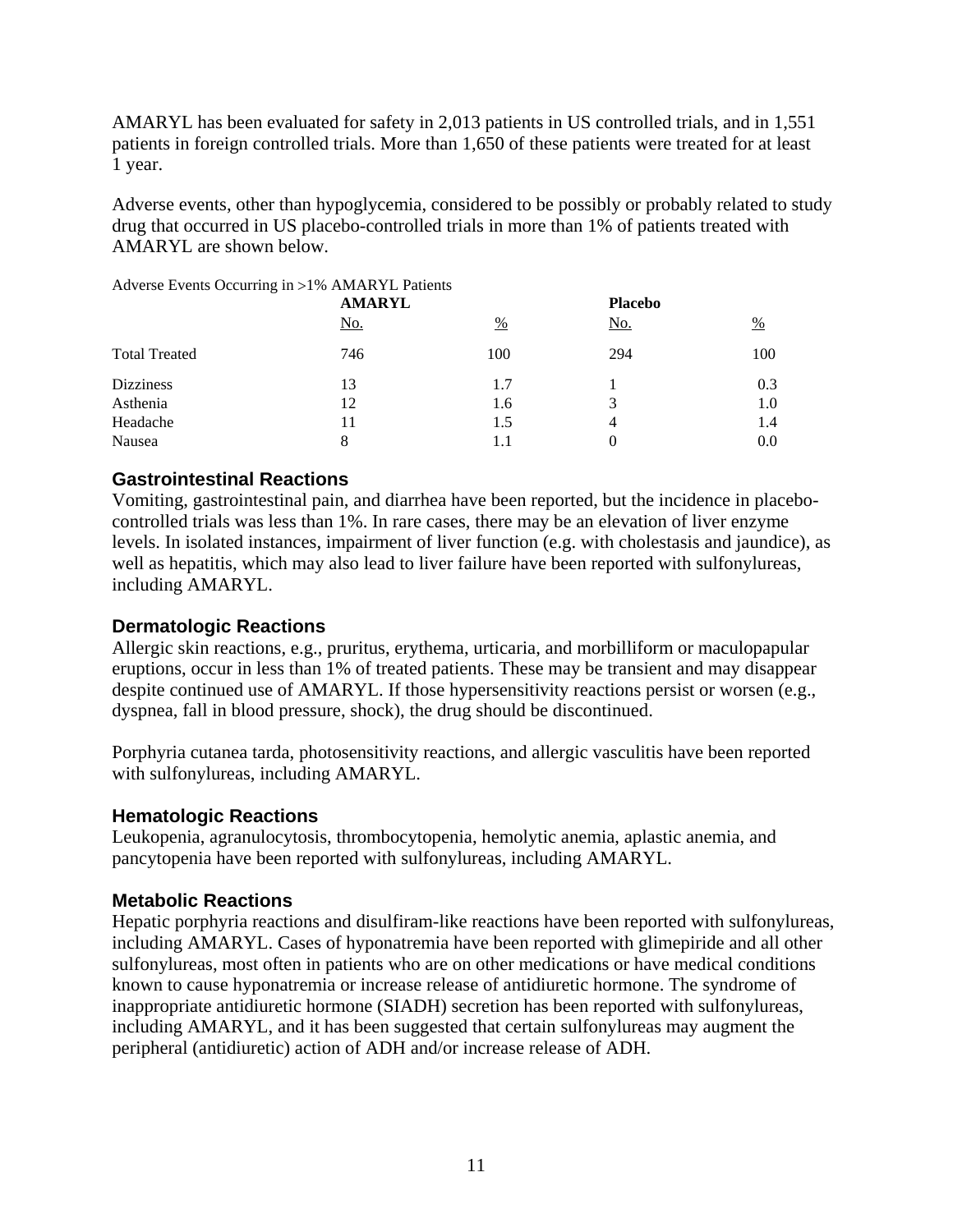### <span id="page-11-0"></span>**Other Reactions**

Changes in accommodation and/or blurred vision may occur with the use of AMARYL. This is thought to be due to changes in blood glucose, and may be more pronounced when treatment is initiated. This condition is also seen in untreated diabetic patients, and may actually be reduced by treatment. In placebo-controlled trials of AMARYL, the incidence of blurred vision was placebo, 0.7%, and AMARYL, 0.4%.

# **Pediatric Patients**

In a clinical trial, 135 pediatric patients with Type 2 diabetes were treated with AMARYL. The profile of adverse reactions in these patients was similar to that observed in adults.

# **OVERDOSAGE**

Overdosage of sulfonylureas, including AMARYL, can produce hypoglycemia. Mild hypoglycemic symptoms without loss of consciousness or neurologic findings should be treated aggressively with oral glucose and adjustments in drug dosage and/or meal patterns. Close monitoring should continue until the physician is assured that the patient is out of danger. Severe hypoglycemic reactions with coma, seizure, or other neurological impairment occur infrequently, but constitute medical emergencies requiring immediate hospitalization. If hypoglycemic coma is diagnosed or suspected, the patient should be given a rapid intravenous injection of concentrated (50%) glucose solution. This should be followed by a continuous infusion of a more dilute (10%) glucose solution at a rate that will maintain the blood glucose at a level above 100 mg/dL. Patients should be closely monitored for a minimum of 24 to 48 hours, because hypoglycemia may recur after apparent clinical recovery.

# **DOSAGE AND ADMINISTRATION**

There is no fixed dosage regimen for the management of diabetes mellitus with AMARYL or any other hypoglycemic agent. The patient's fasting blood glucose and  $HbA_{1c}$  must be measured periodically to determine the minimum effective dose for the patient; to detect primary failure, i.e., inadequate lowering of blood glucose at the maximum recommended dose of medication; and to detect secondary failure, i.e., loss of adequate blood glucose lowering response after an initial period of effectiveness. Glycosylated hemoglobin levels should be performed to monitor the patient's response to therapy.

Short-term administration of AMARYL may be sufficient during periods of transient loss of control in patients usually controlled well on diet and exercise.

# **Usual Starting Dose**

The usual starting dose of AMARYL as initial therapy is 1-2 mg once daily, administered with breakfast or the first main meal. Those patients who may be more sensitive to hypoglycemic drugs should be started at 1 mg once daily, and should be titrated carefully. (See [PRECAUTIONS S](#page-6-0)ection for patients at increased risk.)

No exact dosage relationship exists between AMARYL and the other oral hypoglycemic agents. The maximum starting dose of AMARYL should be no more than 2 mg.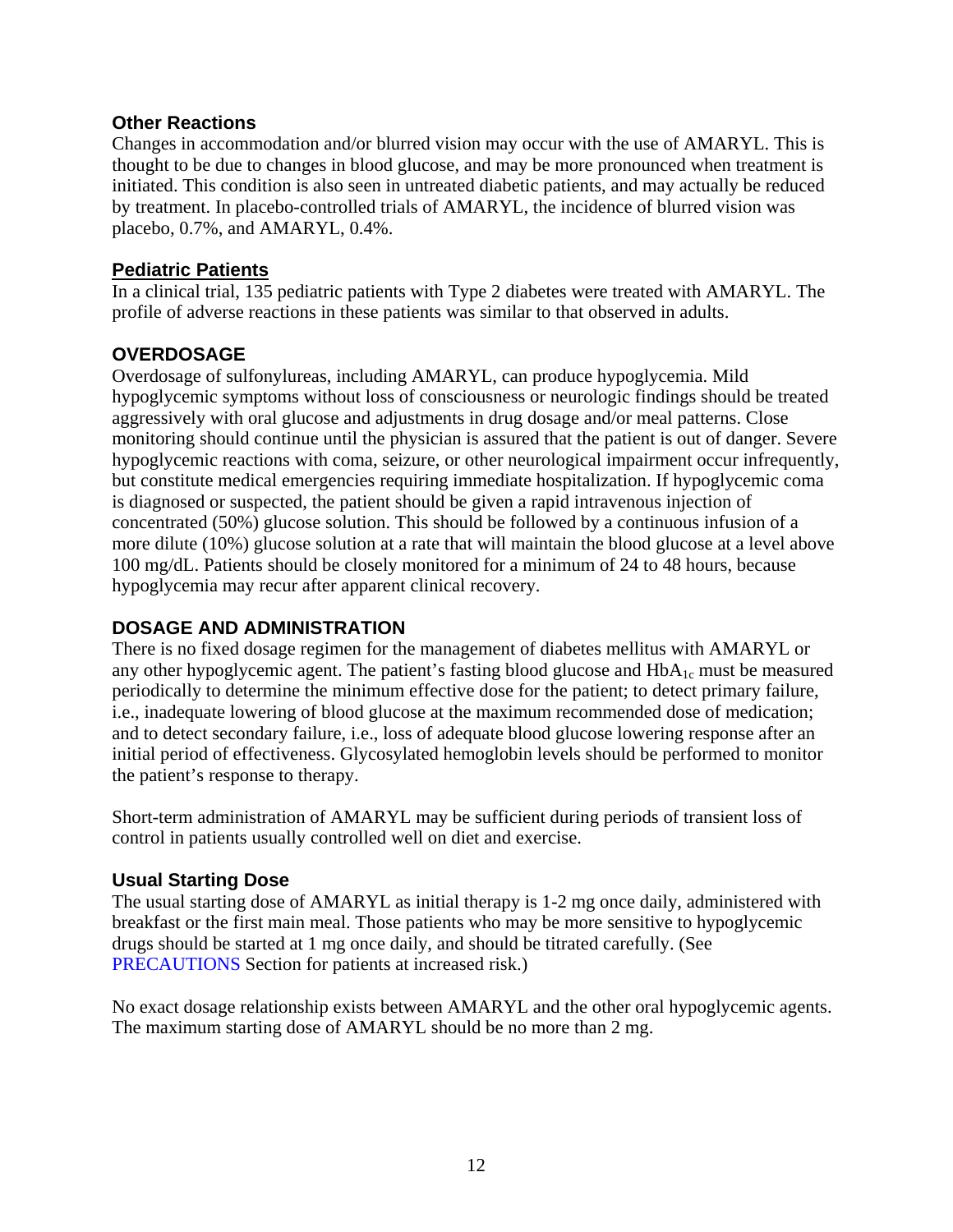<span id="page-12-0"></span>Failure to follow an appropriate dosage regimen may precipitate hypoglycemia. Patients who do not adhere to their prescribed dietary and drug regimen are more prone to exhibit unsatisfactory response to therapy.

# **Usual Maintenance Dose**

The usual maintenance dose is 1 to 4 mg once daily. The maximum recommended dose is 8 mg once daily. After reaching a dose of 2 mg, dosage increases should be made in increments of no more than 2 mg at 1-2 week intervals based upon the patient's blood glucose response. Longterm efficacy should be monitored by measurement of  $HbA_{1c}$  levels, for example, every 3 to 6 months.

# **AMARYL-Metformin Combination Therapy**

If patients do not respond adequately to the maximal dose of AMARYL monotherapy, addition of metformin may be considered. Published clinical information exists for the use of other sulfonylureas including glyburide, glipizide, chlorpropamide, and tolbutamide in combination with metformin.

With concomitant AMARYL and metformin therapy, the desired control of blood glucose may be obtained by adjusting the dose of each drug. However, attempts should be made to identify the minimum effective dose of each drug to achieve this goal. With concomitant AMARYL and metformin therapy, the risk of hypoglycemia associated with AMARYL therapy continues and may be increased. Appropriate precautions should be taken.

# **AMARYL-Insulin Combination Therapy**

Combination therapy with AMARYL and insulin may also be used in secondary failure patients. The fasting glucose level for instituting combination therapy is in the range of >150 mg/dL in plasma or serum depending on the patient. The recommended AMARYL dose is 8 mg once daily administered with the first main meal. After starting with low-dose insulin, upward adjustments of insulin can be done approximately weekly as guided by frequent measurements of fasting blood glucose. Once stable, combination-therapy patients should monitor their capillary blood glucose on an ongoing basis, preferably daily. Periodic adjustments of insulin may also be necessary during maintenance as guided by glucose and HbA<sub>1c</sub> levels.

# **Specific Patient Populations**

AMARYL (glimepiride tablets) is not recommended for use in pregnancy or nursing mothers. Data are insufficient to recommend pediatric use of AMARYL. In elderly, debilitated, or malnourished patients, or in patients with renal or hepatic insufficiency, the initial dosing, dose increments, and maintenance dosage should be conservative to avoid hypoglycemic reactions. (See [CLINICAL PHARMACOLOGY, Special Populations](#page-3-0) and [PRECAUTIONS, General.](#page-6-0))

# **Patients Receiving Other Oral Hypoglycemic Agents**

As with other sulfonylurea hypoglycemic agents, no transition period is necessary when transferring patients to AMARYL. Patients should be observed carefully (1-2 weeks) for hypoglycemia when being transferred from longer half-life sulfonylureas (e.g., chlorpropamide) to AMARYL due to potential overlapping of drug effect.